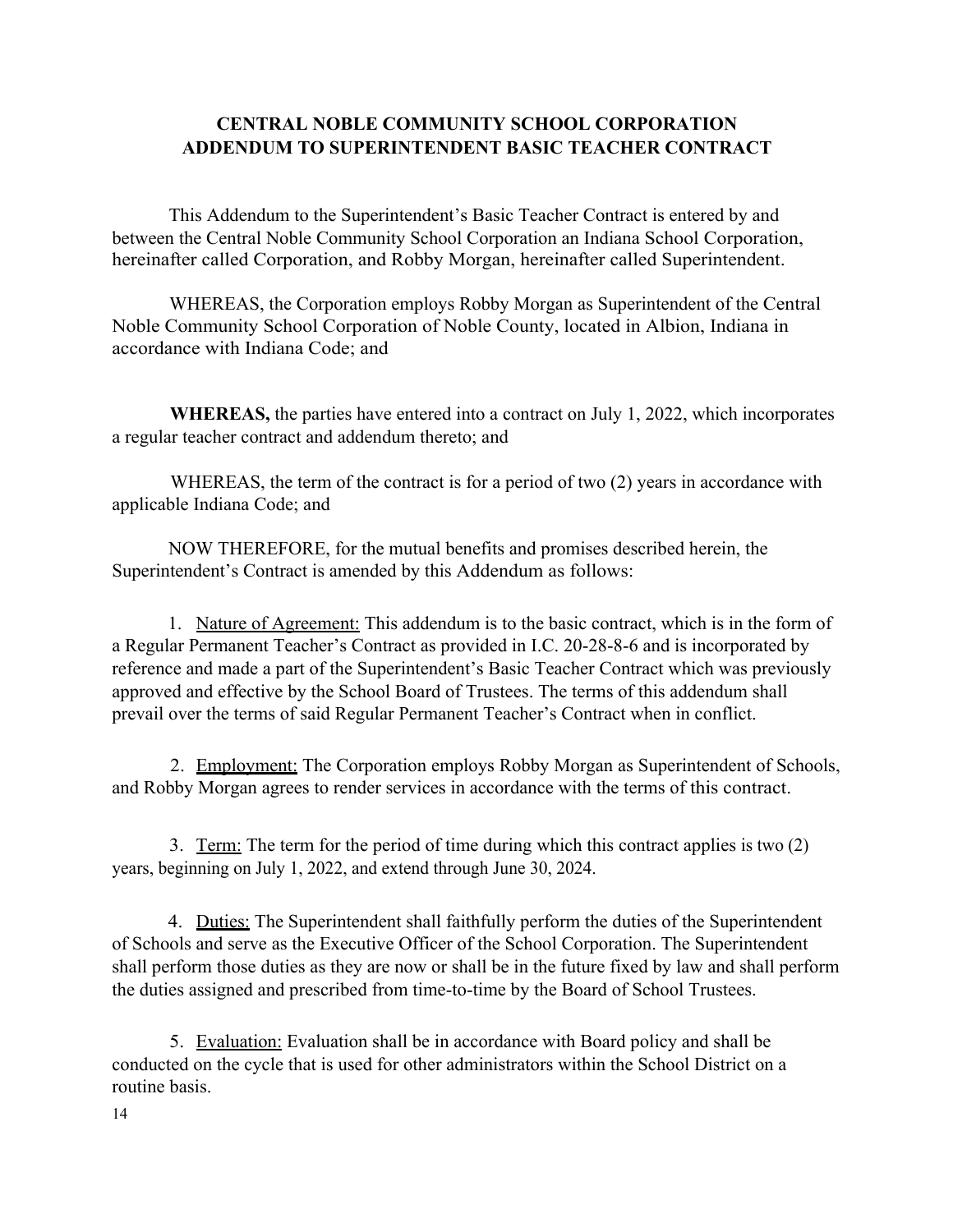6. Duties of Superintendent: Mr. Morgan shall act as Chief Executive Officer of the School Corporation. Mr. Morgan shall faithfully preform all duties imposed upon him which are applicable to Central Noble Community School Corporation by the laws of the United States of America, the State of Indiana, and the rules, regulations and directives periodically promulgated by any board or other agency of the aforementioned governmental units, together with all proper directives from the Board of Trustees of Central Noble Community School Corporation. Mr. Morgan shall supervise the administration of all schools with the School Corporation. In particularity, Mr. Morgan shall:

(A) Direct and assign teachers and other employees of the School District; and

(B) Organize and supervise the administration and supervisory staff of the School Corporation, including the instructional and business affairs of the School District; and

(C) Present nominations for certified personnel; and

(D) Recommend to the Board of Trustees regulations, rules and procedures which are deemed necessary for the orderly administration of education within the School District; and

(E) Perform all general duties incident to the office of Superintendent and such other duties as may be prescribed, from time to time, by the Board of Trustees of the School Corporation; and

(F) All duties assigned to Mr. Morgan, as Superintendent, by the Board of Trustees of the School Corporation, shall be appropriate and consistent with the professional role and responsibility of a school corporation Superintendent.

7. Time: The Superintendent shall devote time, skill, labor and attention to the employment as Superintendent of Schools. This contract shall not prevent the Superintendent from engaging in civic or professional work, provided that it does not interfere with school duties.

8. Certification: The Superintendent presently holds, and shall hold for the duration of this contract, including any subsequent extensions thereof, a valid Indiana Superintendent Certificate.

9. Salary: The salary shall be paid at an annual rate of no less than \$100,00.00 effective on July 1, 2022. The salary of the Superintendent may increase each year, upon the Board completing the evaluation of the Superintendent.

24 Beginning in 2023-2024 school year and annually continuing, if the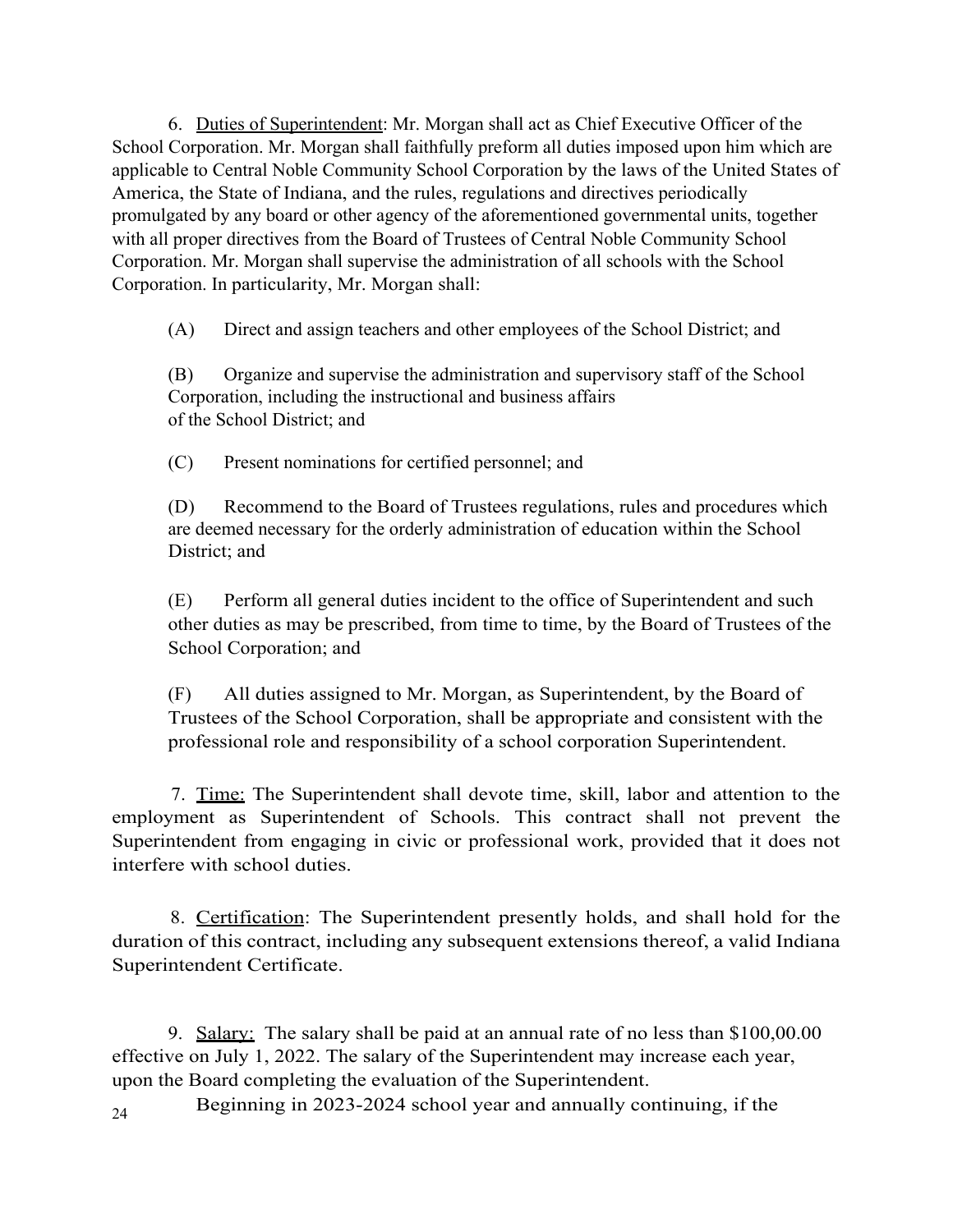superintendent receives a rating of Highly Effective of Effective, his salary will automatically increase by the amount equal to the percentage/flat amount increase, if any, granted by the board to the certified employees other than the superintendent. Said increased salary would be memorialized by amending this portion of the contract.

10. Work Year: The Superintendent shall be employed on an annual 260 work days basis, with leave days subtracted from this number of work days. The Superintendent shall work in accord with the school calendar, including but not limited to, when holidays, vacations, or leave days occur except when unusual circumstances require his presence in the Corporation.

11. Leave Days: The Superintendent shall be entitled to ten (10) annual personal days, and two (2) sick days. The personal leave days shall be treated and administered in the same fashion as those of the regular teachers' contract most recently adopted by Central Noble Community School Corporation.

12. Holidays and Vacations: The Superintendent shall be entitled to the same paid and unpaid holidays, vacations, and school calendar vacations as provided other building-based administrators. The holiday and vacation days are established by the School Board of Trustees. At this time the benefit allows for ten (10) holidays without the loss of compensation when they fall on a scheduled work day and the employee works the scheduled day before and after the holiday. Said days are currently as follows: New Years Day, Good Friday, Memorial Day, Fourth of July, Labor Day, Thanksgiving Day, and Friday after Thanksgiving, Christmas Eve, Christmas Day, and New Years Eve. Holidays on a Saturday or Sunday will be observed on the Friday preceding the holiday or the Monday following, or other days as designated by the Board of their designee, provided that there is no conflict with school programs or activities. Vacation, personnel, or sick days (with a written doctor's notice or a death in the family that falls under the guidelines in the handbook) will count as a scheduled day. The Superintendent shall obtain preapproval from the Board of Trustees when deviating from this schedule when practical. Fifteen (15) personal vacation days will be provided in addition to referenced holiday schedule, of which any unused vacation days in a calendar year will be rolled over and credited into the next year.

13. Insurance: The Corporation shall pay the cost of the annual premiums less One Dollar (\$1 .00) for group health and dental insurance, long term disability insurance, and term life insurance equal to 1.5 times the annual salary. The Superintendent shall immediately receive health and dental insurance benefits, which shall become effective as soon as the enrollment period for said policies opens.

14. Annuity: The sum of Four Thousand Five Hundred and 00/100 Dollars (\$4,500.00)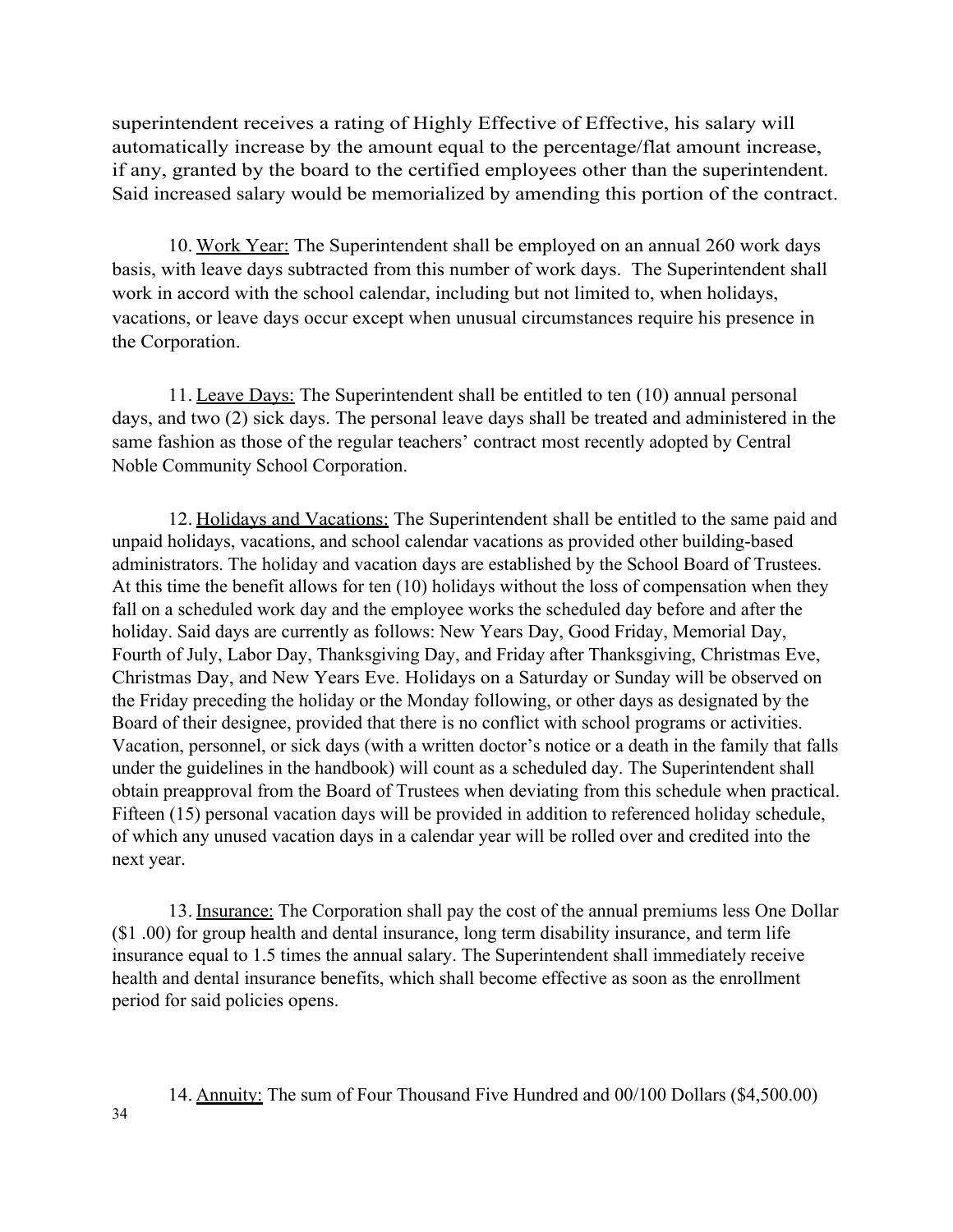will be deposited as an annual payment beginning in the year 2022 to a 403(b) Plan of the Superintendent's choice. The Superintendent will also qualify for contributions to the Corporation's 401(a) Plan account if and/or when it is reinstated in the teacher's master contract. The Superintendent's salary shall be contributed monthly to the corporation's 40l(a)Plan account, if and when re-established in the Master Contract.

15. Travel: The Superintendent shall be reimbursed by the Corporation for each mile of work-related travel expenses in any personally owned vehicle or, in the alternative, the Corporation will make available, if allowable, a vehicle owned by Central Noble Community School Corporation to conduct business on behalf of Central Noble Community Schools. Said vehicle shall only be used while on Central Noble Community School business and shall not be allowed to be taken home or used for any other purpose. The rate of reimbursement shall be set by school board policy.

16. Professional Growth and Development: The Superintendent shall make reasonable efforts to keep abreast of educational developments that pertain to said office or to the Corporation. The Corporation expects the Superintendent to attend appropriate professional meetings at local, state, and national levels and to participate in continuing education programs. The Corporation shall pay all the Superintendent's reasonable out-of-Corporation travel expenses necessary to the proper discharge of his duties. The Superintendent shall file itemized expense statements. The Corporation shall pay for institutional memberships in professional organizations that will assist the Superintendent in enhancing the educational programs of the Corporation. The School Corporation shall pay as grants all reasonable proper membership fees and other expenses related to personal memberships in community organizations, and the memberships will be rep01ied to the Board by the Superintendent.

17. Indiana Teachers' Retirement Fund: All of the terms of I.C. 5.10.2 and LC. 5-104, commonly known as the "Indiana Teachers' Retirement Fund Law", shall be in full force and effect with respect to this contract. Corporation agrees to contribute the Superintendent's share to the Indiana Teachers' Retirement Fund.

18. Other Fringe Benefits: The Superintendent shall receive such other fringe benefits not described here in as are accorded to other administrative personnel.

> a. Cell Phone and Laptop Computer - The Superintendent shall be reimbursed for using his personal cell phone at a rate of 60% of the monthly cost. The Superintendent shall have a laptop computer available and configured in a manner consistent with the configuration of other corporation-owned computers.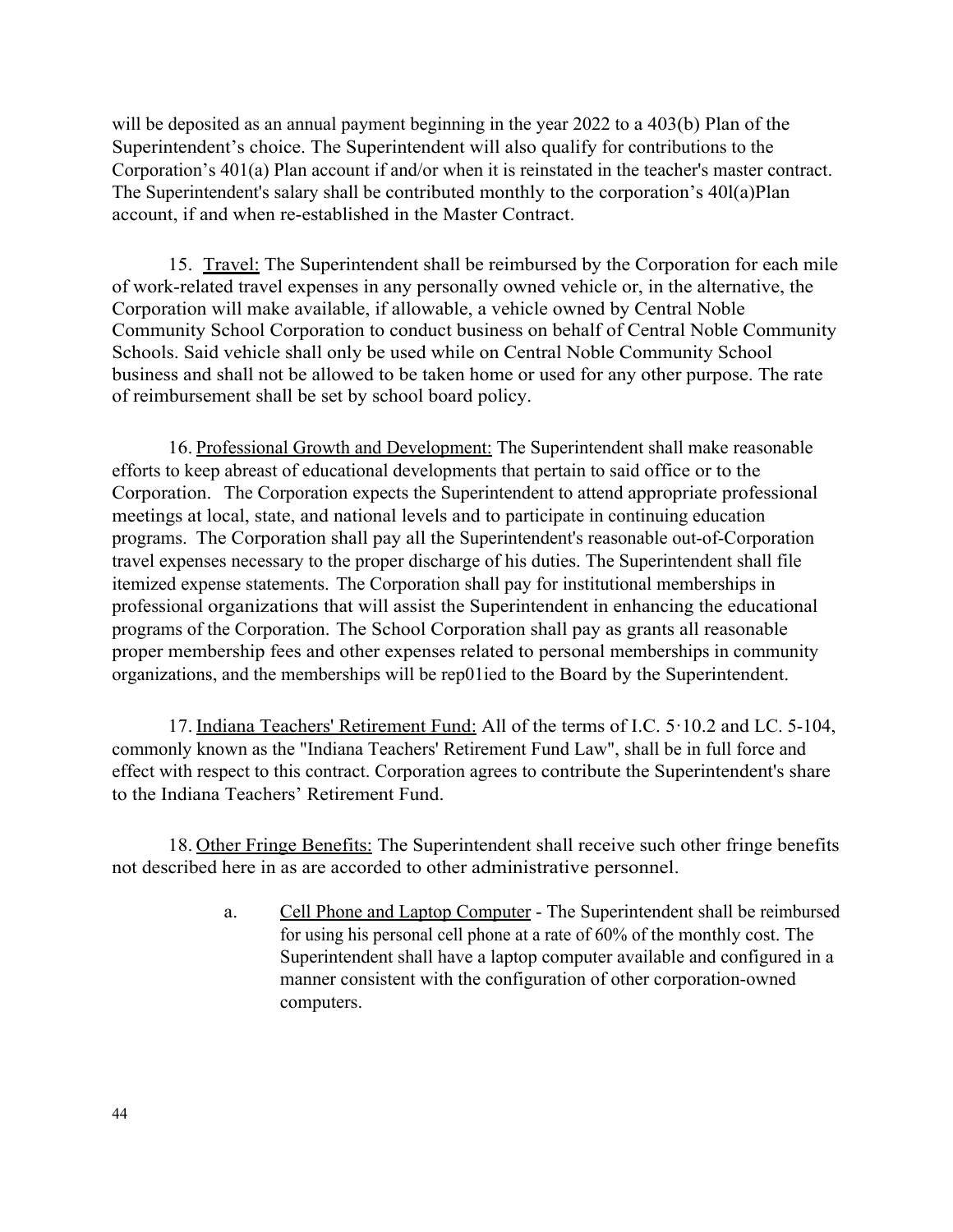b. Annual Physical Examination - The Corporation **will** pay the expense of an annual physical examination for the Superintendent.

19. Work Products: Work Products, including but not limited to, any of the following which were prepared by the Superintendent in written or electronic form, such as correspondence, board reports, graduation documents, dedication documents, and any and all documents, either written or electronic, that reflect action taken on behalf of the School Corporation or at the request of the Board of Trustees, produced during the term of this contract shall be the property of the Corporation and shall remain in the possession of the Corporation. Upon termination of this contract, the Superintendent shall be permitted to remove personal objects and files created during his term except all Work Product shall remain. The President of the Board of School Trustees and the Superintendent shall ensure that all Work Product is retained by the Corporation.

## 20. Extension and Termination of Contract:

- a. Termination of Contract: This contract may be terminated pursuant to I.C. 20-28-8-7, which provides as follows:
	- 1. On any date, if the Board of School Trustees and the Superintendent mutually consent.
	- 2. Before the expiration date set forth in the contract, if the Board of School Trustees terminates the contract of cause under a statute that sets forth causes for dismissal of teachers. However, the Board of School Trustees must give the Superintendent proper notice and, if the Superintendent requests a hearing at least ten (10) days before the termination, must grant the Superintendent a hearing at an official meeting of the Board of School Trustees.
	- 3. On the expiration date set forth in the contract, if the Board of School Trustees not later than January 1 of the year in which the contract expires gives notice to the Superintendent in writing, delivered in person or by registered mail. (The superintendent will remind the board in writing on or before September 15<sup>th</sup> of the final year of the contract of the statutory deadline.)
	- 4. On the expiration date set forth in the contract, if the Superintendent not later than January 1 of the year in which the contract expires gives proper notice in writing to the Board of School Trustees.
- b. Automatic Extension: The contract is subject to a one year extension if a positive review highly effective or effective is received at the first annual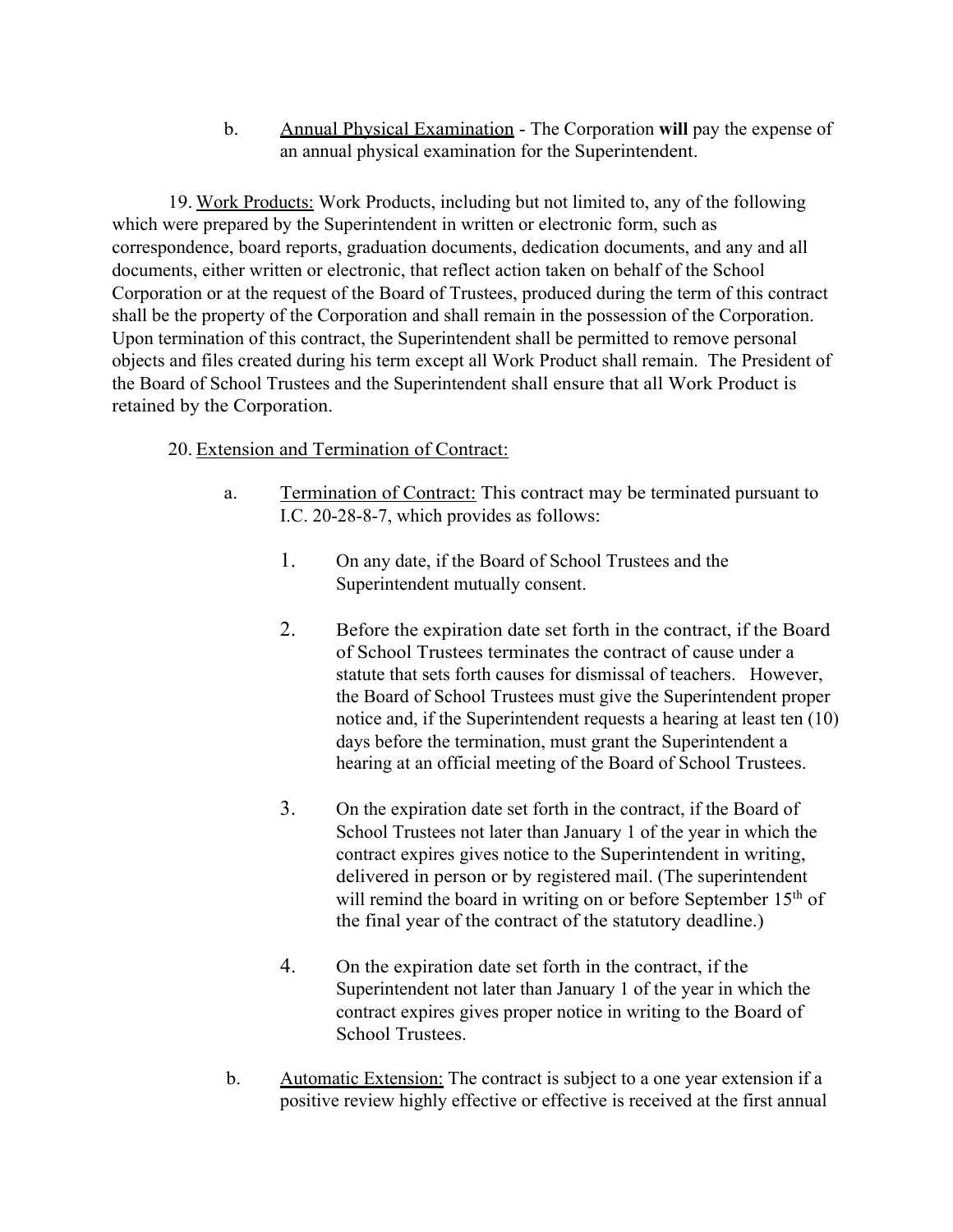review in November. This process shall continue so long as a Positive review is received each November. If a Negative review is received, an Improvement Plan will be implemented for the next Year and if a Positive review is received an extension of the contract for one year shall be made. The second negative review in a row will result in the Board having the option of continuing the Improvement Plan or nonrenewing this Agreement.

21. Hold Harmless: The Corporation agrees that it shall defend, hold harmless, and indemnify the Superintendent from any and all demands, claims, suits, actions and legal proceedings brought against the Superintendent in either the individual capacity, or in the official capacity as agent and employee of the Corporation provided the incident arose while the Superintendent was legally acting within the scope of said employment, unless such incident arose from the gross negligence or willful misconduct of the Superintendent. If in the good faith opinion of the Superintendent, a conflict exists as regard to the defense to such claim between the legal position of the Superintendent and the legal position of the Corporation, the Superintendent, except in situations governed by paragraph (14) of this contract or when the Superintendent is acting illegally, may engage counsel, in which event the Corporation shall indemnify the Superintendent for reasonable costs of legal defense.

22. Force and Effect: This contract shall continue in full force and effect for its term unless altered or rescinded for a new one at any time by mutual consent of the parties hereto. Consent shall be in writing and be consistent with LC. 20-28-8- 6 through 20-28-8-8.

23. Severable: The validity or unenforceability of any provisions shall in no way affect the validity or enforcement of any other provision.

24.Waiver: Except as to statutory requirements, failure to insist upon strict compliance with any of the terms, covenants, or conditions shall not be a waiver of the term, covenant or condition, or shall any waiver or relinquishment of any right or power at any time or more times be a waiver or relinquishment of the right or power at any other time or times.

25.Cancellation: Nothing in this contract shall preclude cancellation of this contract by mutual consent of the parties with or without prior notice.

Amendments or repeal of any Indiana Code provisions to which specific reference is made herein shall not vary the terms hereof unless such amendments replacing repealed cited code provisions shall, by their terms, require immediate application of their provisions. In case of a repealed provision without a new enactment replacing a repealed statute or statues as herein referred to, the cited statutes shall be applied to this agreement the same as if no repeal of the cited provision or provisions had occurred.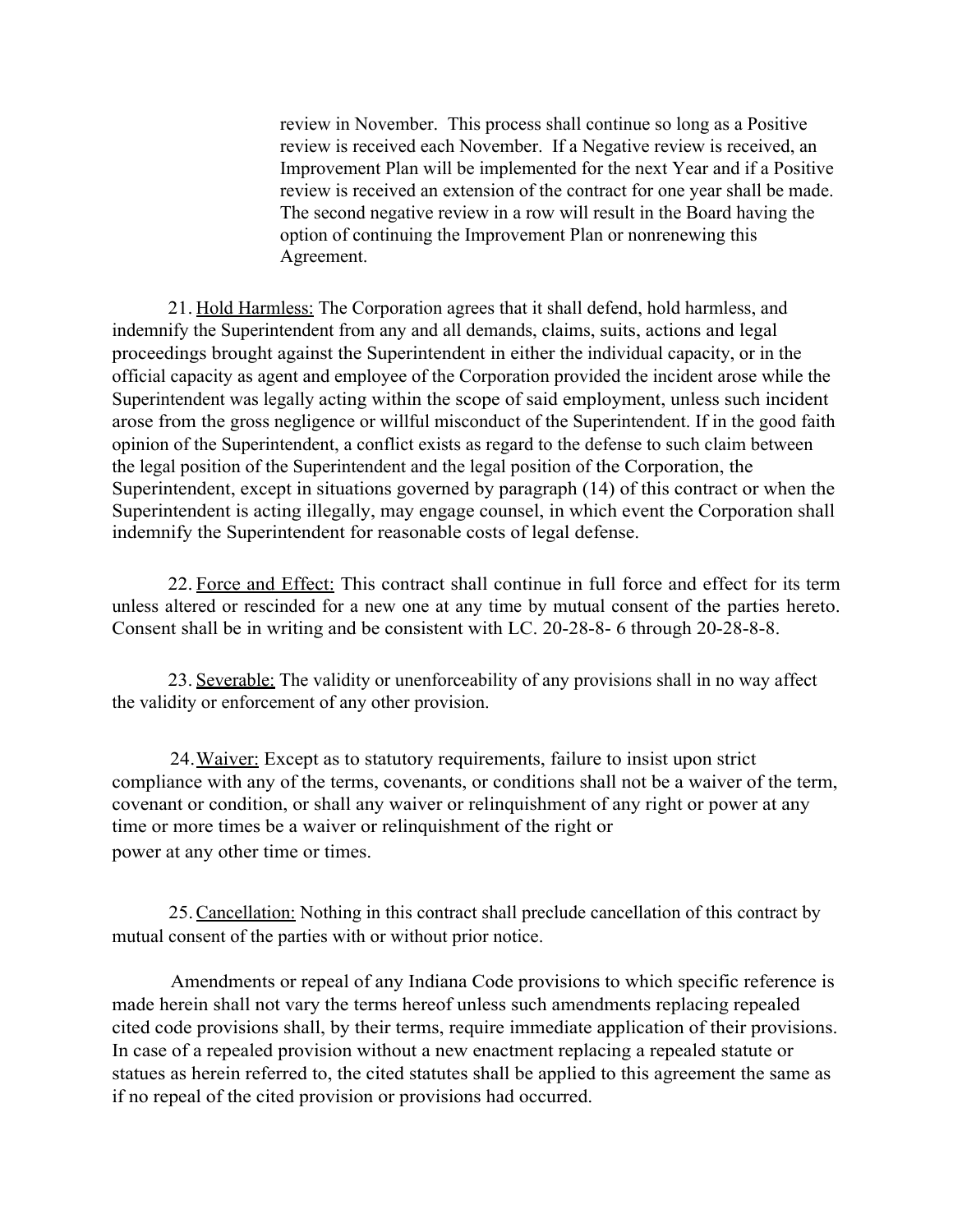26.Definitions: The terms "annual" or "year" shall mean the school year period of July 1 through June 30 unless otherwise stated.

27.Incorporation: The remaining terms and conditions associated with the regular teachers' contract, which is referenced and incorporated herein and approved by the Corporation for the applicable school year; remain unchanged, unless specifically modified herein.

IN WITNESS WHEREOF, and pursuant to actions taken by the Board of School Trustees at its public session on \_\_\_\_\_\_\_\_\_\_\_\_, 2022, the parties here unto set their hands and seals, in duplicate, this Addendum.